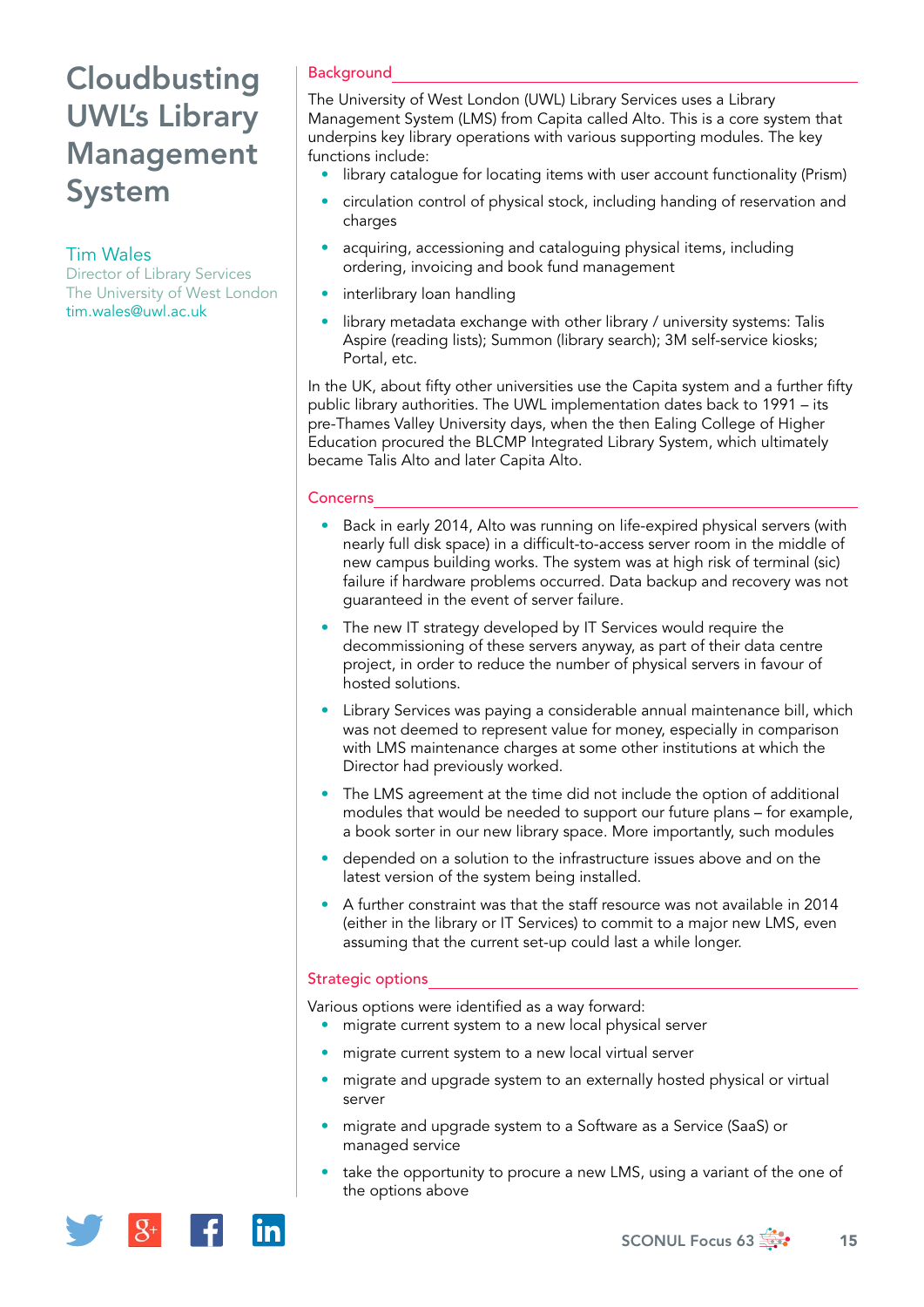# **Cloudbusting** UWL's Library Management System

## Justification

After various consultations with the supplier and internal stakeholders around resource availability, priorities, timings and technical feasibility, a pragmatic decision emerged in favour of a Cloud-based solution. It was proposed to the formal IT Project committee that, subject to final technical approval by IT Services, Library Services should migrate and upgrade to Capita Chorus (the externally hosted version of Alto) and take advantage of the Capita Managed Service while at the same time outsourcing most major server administration work, given that:

- the current LMS software was broadly meeting UWL needs;
- the supplier could offer different delivery options (hosted and managed LMS service options) consistent with the new IT Strategy's approach to hardware infrastructure;
- additional modules were available that could help Library Services deliver benefits in future;
- the disruption and expense of a new LMS implementation project was not feasible at this time, given other priorities;
- the new system could be built in parallel to the old one as 'a greenfield server' and data migrated across minimising downtime;
- the LMS market was (and still is) in a transitory state as new web-scale systems are being developed and shared service operations being tested – there was therefore some value in making the best of our current setup and waiting for first and more generously-resourced first-movers to resolve the problems with the next-generation systems on our behalf!
- UWL could realise cost savings by changing hosting method.

Depending on IT resource availability, it was preferable to try and make this change in the June to August 2014 vacation window as it minimised disruption during term time and also offered a chance of e-payments being ready for the new session in September 2014, including at our Reading site, which was being upgraded to a full site library. There were also strategic staffing reasons for completing the move before the end of August.

#### Review

Nearly twelve months since the original proposal was made and given the green light, and five months since the main transition was completed, how did the LMS project go?

#### **Positives**

- The upgrade itself went smoothly, even using the old server infrastructure.
- There was minimal loss of access (half a day?) for end users whilst the switch to the Cloud was happening
- The servers had failed in the run-up to the migration, thus necessitating the short-term renewal of Oracle server support agreements for the problem to be identified and fixed – this further vindicated the decision adopted with 99.8% up-time since the upgrade and server hosting outsourcing.
- New modules that fitted in with other work were available quickly
- We were able very quickly to get better value for money from our new agreement
- Project management by the supplier helped reduce the overhead for IT Services project team.